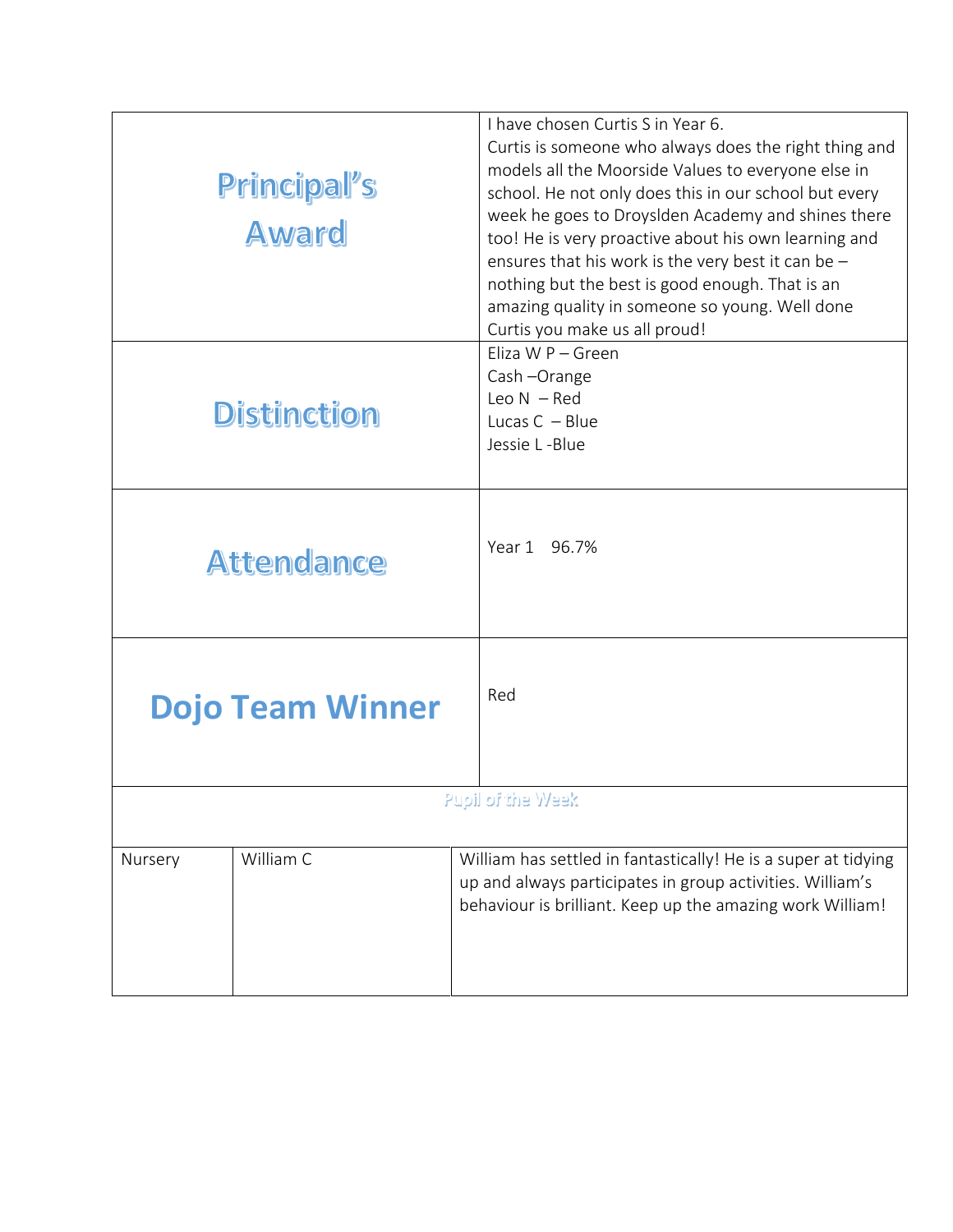| <b>RM</b> | Jackson L-J | Jackson is really working hard in phonics. He is trying hard<br>to participate in group activities on a daily basis and is<br>putting a lot of effort into forming letter shapes more<br>accurately. We are all really proud of you Jackson - keep<br>up the great work!                                       |
|-----------|-------------|----------------------------------------------------------------------------------------------------------------------------------------------------------------------------------------------------------------------------------------------------------------------------------------------------------------|
| <b>RC</b> | Zainab M    | Zainab works consistently hard in our daily phonics<br>sessions. She always listens well and puts every effort into<br>her independent reading and writing. To add to this, she<br>applies the new skills that she is learning by practising her<br>reading at home on a daily basis. Keep trying hard Zainab! |
| 1F        | Eli B       | Eli has taken a keen interest in our new Geography topic<br>all about Australia. He has put in maximum effort into his<br>work and is eager to learn more. He is an active learner<br>and his hard work does not go unnoticed! Keep up the<br>great work Eli!                                                  |
| 1B        | Heidi L     | Heidi always comes into school with a beaming smile on<br>her face and is always ready to learn. I have noticed<br>remarkable improvements in Heidi's work since coming<br>back to school from Christmas and she is remaining<br>focused and on task. Keep working hard Heidi!                                 |
| 2T        | Finlay O    | Finlay has had a fantastic week, putting maximum effort<br>into everything he does. He is keen and curious about<br>whatever we are learning about and is a kind and helpful<br>member of our class. Keep up the brilliant work Finlay!                                                                        |
| 2PR       | Frederick A | Frederick has really impressed us since coming back to<br>school after Christmas. He has been sitting beautifully on<br>the carpet and demonstrating excellent listening skills.<br>Keep it up!                                                                                                                |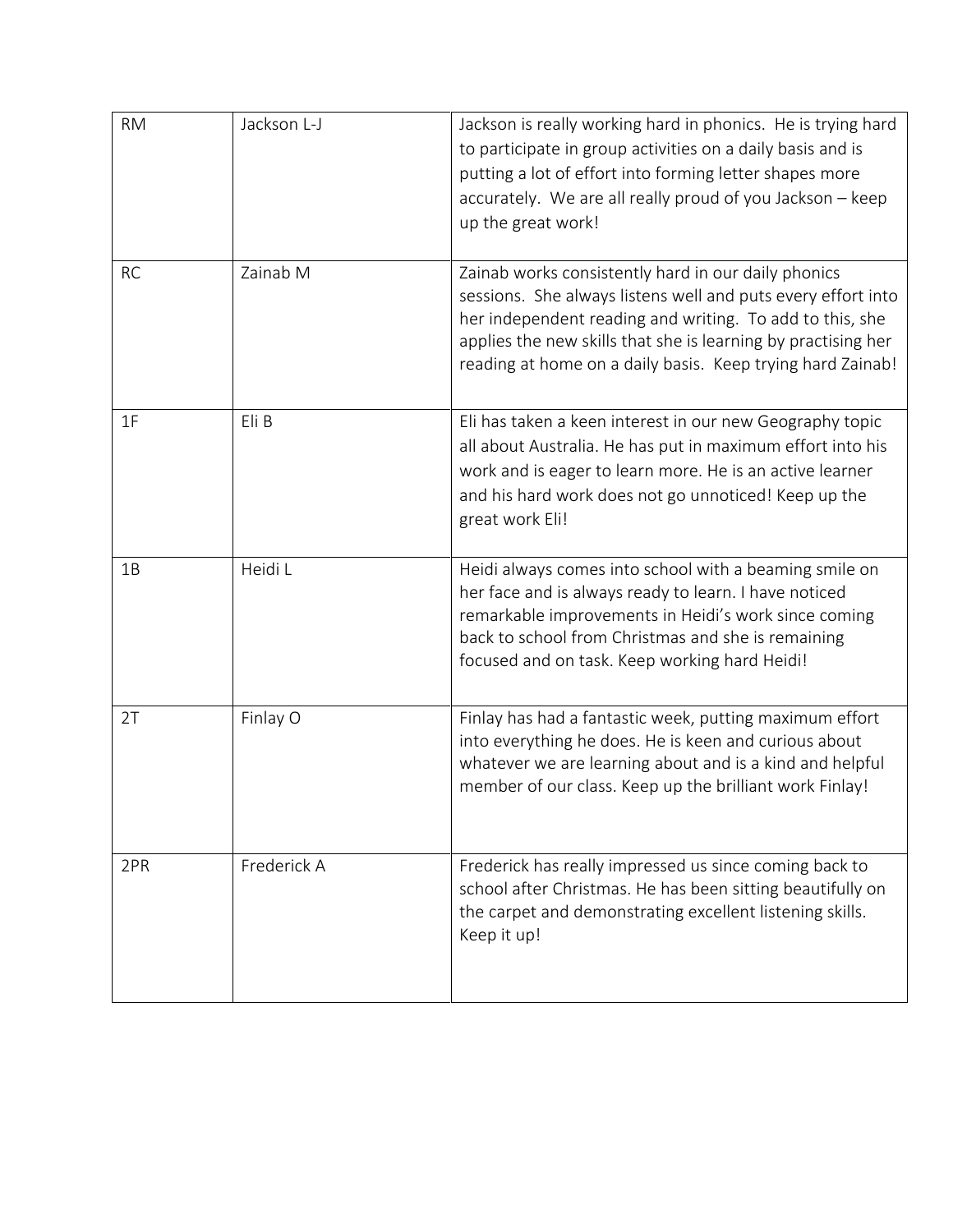| 3S                                                                                                                                                                                                                      | Alfie McC                                                                   | Alfie has come back to school after the christmas holidays<br>ready to learn, and has developed a fantastic attitude to<br>his learning. I'm so pleased to see Alfie excited about his<br>learning again - Keep it up!                                                                                            |  |  |
|-------------------------------------------------------------------------------------------------------------------------------------------------------------------------------------------------------------------------|-----------------------------------------------------------------------------|-------------------------------------------------------------------------------------------------------------------------------------------------------------------------------------------------------------------------------------------------------------------------------------------------------------------|--|--|
| 3F                                                                                                                                                                                                                      | Lily-Ann B                                                                  | Lily-Ann has worked her socks off this week, and even<br>though she missed a little bit of learning, she worked so<br>hard to catch up, she wrote a fantastic diary entry. Keep<br>up the hard work Lily-Ann!                                                                                                     |  |  |
| Reader of the week:<br>Azra D<br>Azra reads her book every single evening, and has made fantastic progress. She is always ready to carry<br>on her learning and go the extra mile, and even tried reading plus at home! |                                                                             |                                                                                                                                                                                                                                                                                                                   |  |  |
| 4R                                                                                                                                                                                                                      | Beau C                                                                      | Beau is a kind, caring and resilient individual who listens to<br>and acts upon feedback provided to him - because he<br>knows that this will grow his brain! Beau is a model<br>Moorside student and should be proud of the progress<br>that he is making. Keep impressing me, Beau!                             |  |  |
| 4A                                                                                                                                                                                                                      | Evie J                                                                      | Evie has had an excellent week. Her enthusiasm shines<br>through all of her learning and she is always willing to<br>share her ideas and thoughts with the class. Evie also<br>conducts herself excellently outside of the classroom and<br>is a good friend to the other children in Year 4. Well done,<br>Evie. |  |  |
|                                                                                                                                                                                                                         | Reader of the week: Reuben<br>from strength to strength. Well done, Reuben! | Reuben has made excellent progress in reading this year and his fluency and understanding is going                                                                                                                                                                                                                |  |  |